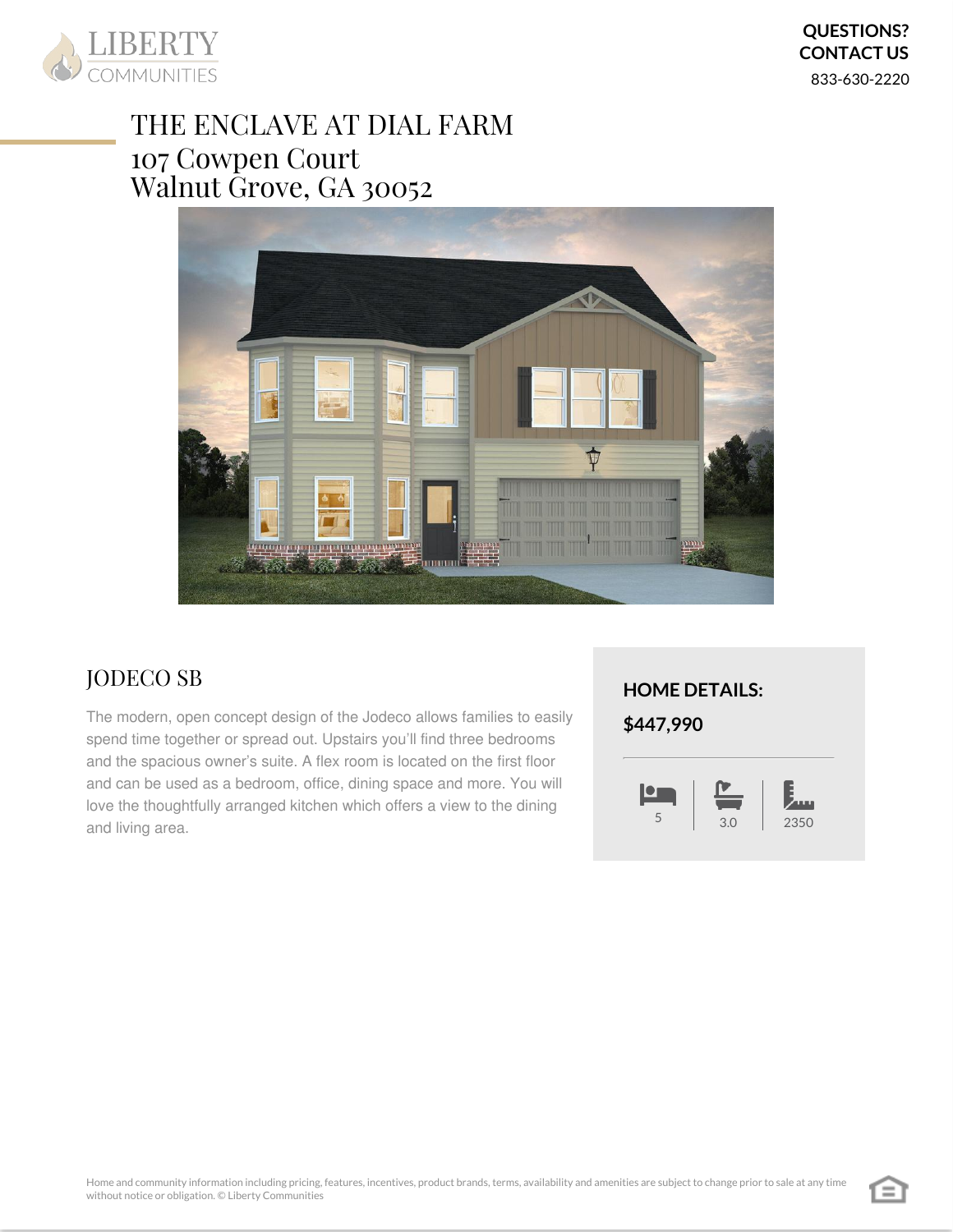

## FLOORPLAN



### FIRST FLOOR

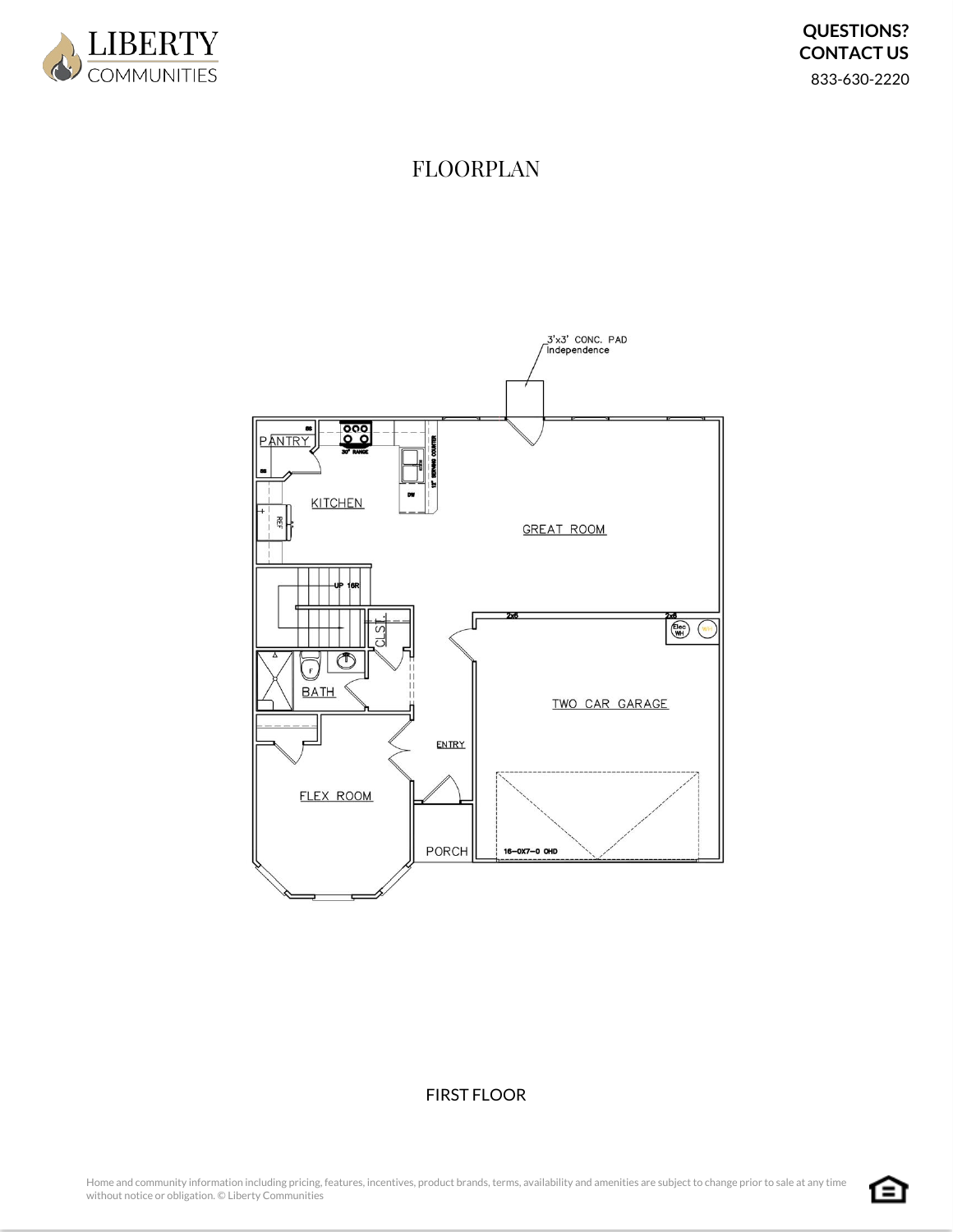

### FLOORPLAN



### SECOND FLOOR